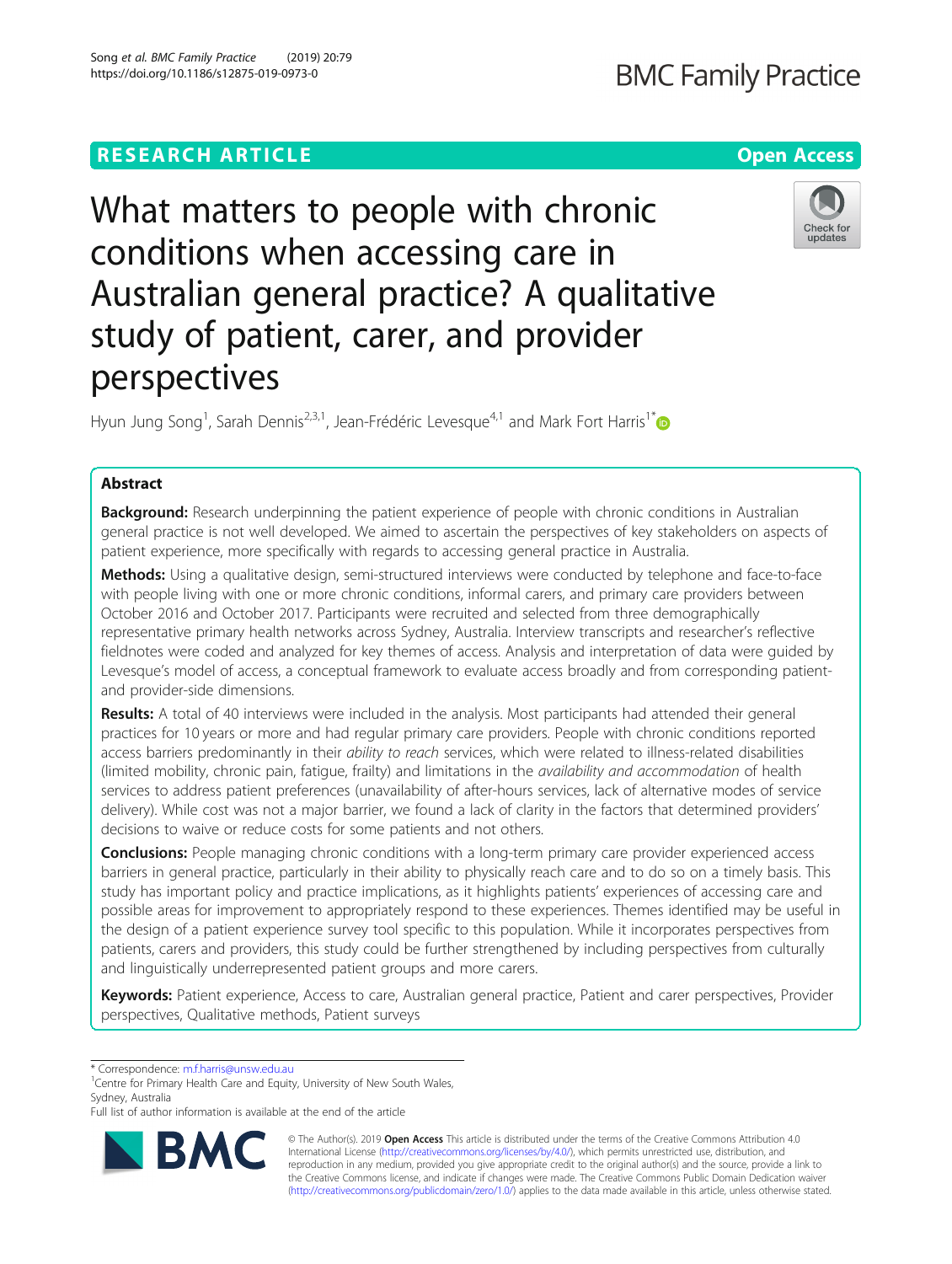# Background

Patient feedback on their experience of care is one of the core quality dimensions in the World Health Organization (WHO) framework for health system performance and is a widely recognized promoter of patient-centered care [[1](#page-12-0), [2](#page-12-0)]. Understanding how patients experience the health care system can provide useful insight into how they observe, interact with and are impacted by the health care environment, and highlight specific areas for improvement [\[3](#page-12-0)–[5](#page-12-0)]. In order to measure and respond to patient experiences in a meaningful way, it is important to know about the factors that influence these experiences within the context of a particular health care setting and population [\[6\]](#page-12-0).

Chronic health conditions affect more than half of the Australian adult population and are managed in the majority of cases during general practice encounters [\[7](#page-12-0)]. Chronic care management in Australia is primarily carried out by a team of professionals including the general practitioner (GP), practice nurses (PNs), and allied health professionals, working together in mainly privately-owned group practices [\[8](#page-12-0)–[11](#page-12-0)]. General practice staff play a multitude of crucial roles including GP referrals to allied health and specialist service providers [[11](#page-12-0), [12\]](#page-12-0), care planning and coordination [\[13](#page-12-0), [14\]](#page-12-0), continuous monitoring of patient needs, and delivering self-management support and education [[10](#page-12-0)]. GPs can also enable more affordable services to patients by directly billing services to Medicare (Australia's tax-financed public insurance scheme) in a practice known as bulk-billing [[11](#page-12-0)], which minimizes or eliminates individual copayments. Through a fee-for-services system, GPs in Australia are primarily remunerated through government rebates of services listed on the Medicare Benefits Schedule (MBS). Since 1999, that list has included the preparation and review of General Practice Management Plans (or "Care Plans") and Team Care Arrangements (TCAs), which implement structured, personalized planning and coordination of multidisciplinary care for people with chronic or terminal conditions [\[15\]](#page-12-0). These GPmanaged chronic disease management plans can also provide patients with Medicare subsidies for services that otherwise incur out-of-pocket fees, especially by allied health professionals.

General practice plays an important and multifaceted role in the care and management of people with chronic conditions in Australia. However, the factors that influence patient experience in Australian general practice have not been explored in depth. Within this context, the literature tends to be population or condition-specific [\[16](#page-12-0)–[19](#page-12-0)] and one-sided (e.g. capturing patient or provider views only) [[20](#page-12-0)–[22\]](#page-12-0). Furthermore, despite the significant contribution of carers and family to the patient's care and wellbeing [[2](#page-12-0), [23](#page-12-0)], their views are seldom included in academic research or practice improvement. This evidence gap needs to be addressed particularly for those who frequently access care at this level.

This qualitative study thus aims to understand the perspectives of people living with chronic conditions, their carers, and primary care providers about aspects of their experience, particularly in relation to accessing Australian general practice.

# Methods

Qualitative research methods were used. A phenomenological approach was used as it aims to understand people's experience of reality and thus was well suited for the purpose of our study [[24](#page-12-0)]. Semi-structured interviews were conducted over 12 months from October 2016 to October 2017. The interviews were conducted either face to face or by telephone with two main participant groups: (i) primary care providers, and (ii) people living with one or more chronic conditions and their carers.

# Participants

Participants were recruited from the geographical areas represented by three Primary Health Networks (PHNs) in Sydney, Australia. These PHNs were chosen for their demographic and geographic diversity, in order to capture a wide range of participant experiences and backgrounds reflecting cultural, linguistic, socioeconomic and geographic diversity.

We aimed to recruit up to 22 participants in each participant group (patient/carers and providers) (max total  $n = 44$ ), to ensure representativeness of the sample. Participants were recruited through a purposive sampling.

# Primary care providers

Primary care providers were eligible to participate if they were practicing as a GP or practice nurse (PNs) in a general practice in one of the participating PHNs. GPs and PNs were recruited through a snowball approach from practices known to the researchers and those listed in directories provided by the PHNs, including those who had previously participated in one or more research projects or quality improvement programs. They were sent or faxed an invitation letter. Wherever possible, practitioners who specified their experience or interest in chronic disease management were targeted. Further snowball sampling of participants was conducted through referrals from interviewees.

# People with chronic conditions and carers

The study was advertised through Health Consumers NSW website and its social media accounts, targeting people with one or more chronic medical conditions and their primary carers. Patients were eligible for the study if they had a chronic condition defined as one that persisted 6 months or more after the diagnosis or identification of long term condition [[25](#page-12-0)]. Patients were not excluded if they had not been given an official diagnosis for their condition. While rare conditions have been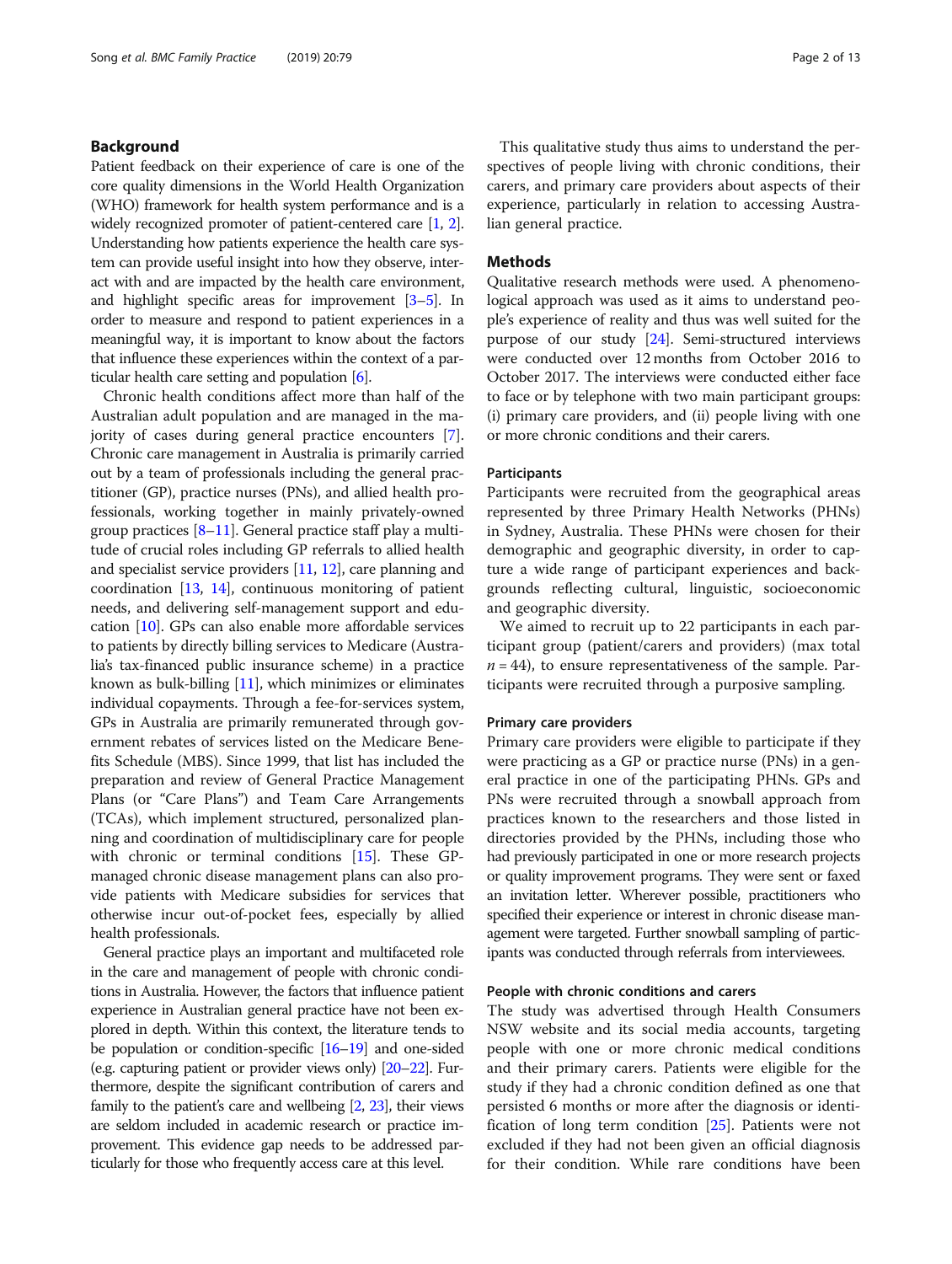defined as those that have a population prevalence of less than 1 in 2000 [[26](#page-12-0), [27](#page-12-0)], those who self-reported as having conditions that were rare, unknown or not well understood by the medical community were included in the study. If a patient had a severe cognitive or psychological impairment that inhibited their ability to autonomously participate in the interviews, their experiences were captured through interviews with their primary carer instead. In such cases, interview questions were directed at capturing the patient and carer's experiences of navigating care in general practice together. While we did not use any specific criterion for carers in this study, for most people with serious chronic conditions, carers often tend to be family or friends of the patient providing care and self-management support to patients in an informal, unpaid role [[28](#page-12-0)]. Participants were excluded if their main provider was not based in one of the three participating PHNs (as per the conditions of ethics approval). A snowball sampling strategy was used to complete the recruitment of patients until thematic saturation as well as to ensure representation of patients of particular backgrounds (e.g. rare disease)), and included recruitment through patient support or advocacy organizations.

## Data collection

One of the researchers (HJS) conducted all the interviews with the providers in their office, each lasting approximately 20–60 min. All of the patient and carer interviews, lasting between 15 and 40 min, were conducted by telephone for two reasons: firstly, to ensure privacy and allow participants to speak freely without social pressure (by their primary care providers); and secondly, due to distance [\[29](#page-12-0)]. No repeat or follow-up interviews were conducted with the participants; however, they were invited to provide any additional, relevant responses that were not discussed during the interviews via email or phone post-interview.

The semi-structured interview guides were formulated and informed by the primary research question to gather (i) descriptive information about the patient experience (a walkthrough of a typical visit 'from booking the appointment to leaving the practice', as well as events that took place between visits) as well as (ii) participant perspectives on important aspects of patient experience and quality improvement in general practice. The guides were developed in collaboration with the research team (HJS, MH, SD, JFL). While separate interview guides were used for the patient/carer and provider interviews, the questions were designed to mirror each other and gather similar information from the two different perspectives (Additional files [1](#page-11-0) and [2](#page-11-0)). They were pilot tested for comprehensibility and adapted appropriately with staff from the Centre for Primary Health Care and Equity, UNSW Australia, who fit the inclusion criteria for participants (e.g. person living with one or more chronic condition, and practicing GP in the Sydney area) .

All interviews were audio-recorded and transcribed verbatim. The interviewer (HJS) also made field notes during the interviews. Once transcribed the transcripts were read and edited for clarity and completion using the notes and recordings. Transcripts were not returned to participants for comments or corrections.

# Coding framework and thematic analysis

A sample of three transcripts were reviewed collaboratively by three researchers (HJS, MFH, SD) to familiarize themselves with the data and to discuss differences in coding and interpretation. The Levesque's model of health care access [\[30\]](#page-12-0) was selected as the coding framework for two reasons. Firstly, the model explores access to care comprehensively within five sequential 'domains' or timepoints in the patient's care journey: 1) perceiving the need for care, 2) seeking acceptable care, 3) physically reaching or 'getting' care, 4) paying for care, and 5) engaging in care (including with health care providers). Secondly, for each patient-side domain, there is a corresponding provider-side concept: 1) approachability, 2) acceptability, 3) availability and accommodation, 4) affordability, and 5) appropriateness of services (Fig. [1\)](#page-3-0).

Inductive coding was conducted on an initial sample of transcripts as well as on the researcher's (HJS) reflective memos of the interviews. Themes and sub-themes were identified under each of the domains of the Levesque framework, thereby completing an initial coding framework. This was then refined by the research team (HJS, MFH, SD, JFL) throughout coding, using an iterative process in which nodes were added, removed, grouped, moved, relabeled, redefined and confirmed by the research team. All interview transcripts were coded using NVivo 11 qualitative analysis software (QSR International).

During analysis and interpretation, it was determined that the final domain – patients' ability to engage with their providers as well as the appropriateness of care provided – pertained mainly to the quality of care delivered to patients (i.e. once patients had already reached the service or provider) more so than access to health care and was thus conceptually distinctive from the previous four domains. It was concluded that the findings for the last domain would be better suited for separate analysis. This paper thus includes findings from the thematic analysis of data within the first four domains of the Levesque model.

# Results

## Characteristics of participants

In total, 20 primary care providers were interviewed. Initially, 23 providers were recruited, with three withdrawing from the study prior to being interviewed. The majority of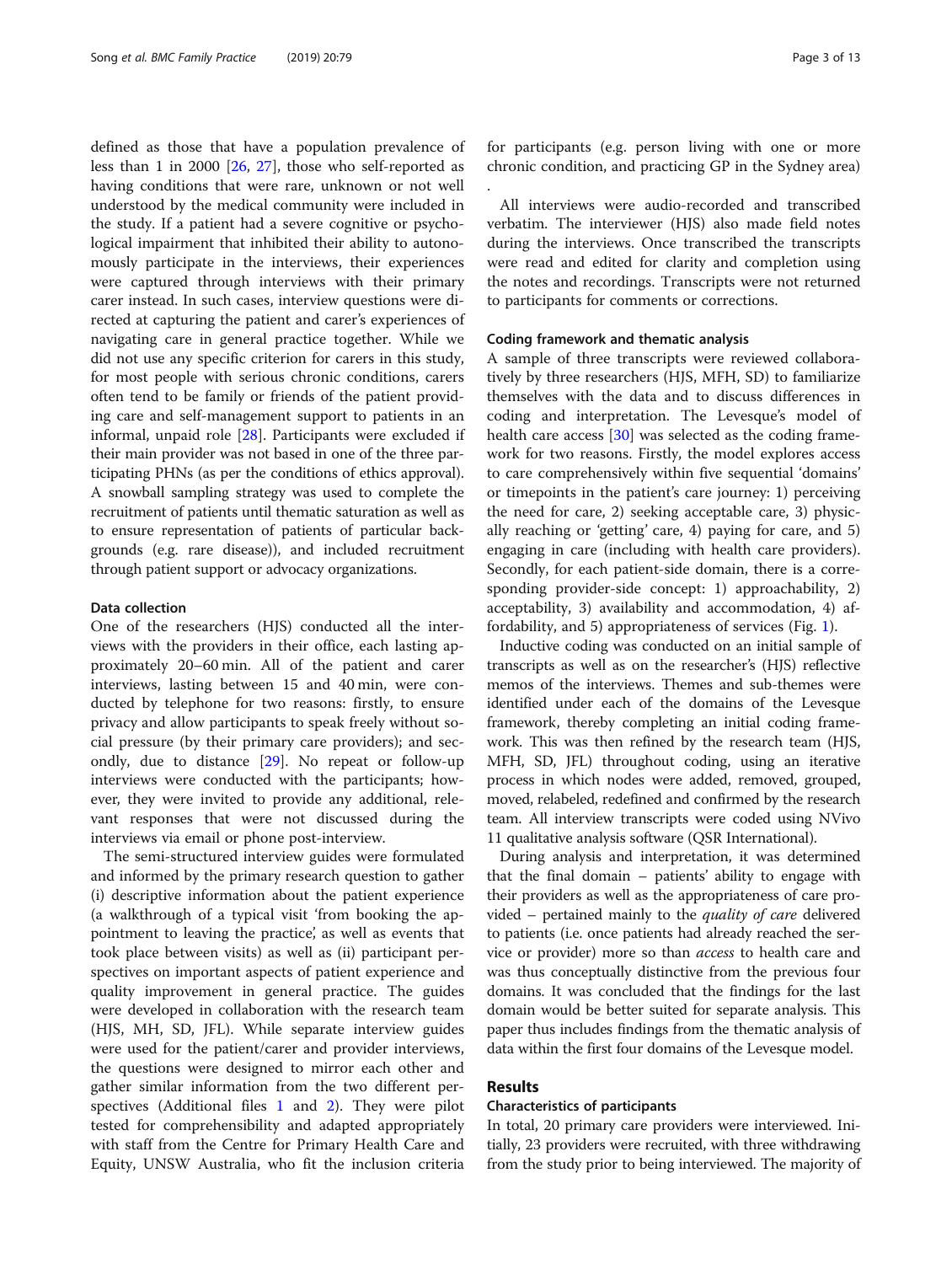<span id="page-3-0"></span>

the providers were trained in Australia (85%), and the clinical experience of the providers ranged from 2.5 months to 50 years (median = 14 years). The characteristics of provider participants has been outlined in Table [1](#page-4-0).

Initially, 21 patient and carer participants were recruited for the study; however, one participant was excluded from the study as the patient's main provider was revealed to be based outside of the three participating PHNs. In total, 18 patients and two carers were included in the study, encompassing a diverse range of experiences and characteristics such as age, number of years lived with experience, and the presence of a rare or unknown condition. They had been seeing the same provider for a median of 10 years (Table [2](#page-4-0)).

# Access issues informed by patient experience of general practice

Findings are presented for each pair of domains of the Levesque framework.

Domain one: perceiving need and approachability of care Perceiving the need for care is often the first step in the patient journey and is determined by their individual knowledge and skills (including basic health literacy), as well as any existing beliefs about health and sickness [[30\]](#page-12-0). The *approachability of health services* refers to the practice or provider's efforts to make their services more known to their patients, and is often related to transparency, outreach, and provision of information to patient communities [[30\]](#page-12-0).

In our context of long-term GP attenders, approachability had less to do with outreach to new patients than the provision of information, resources, and education about services to the practice's existing clientele. This included education about services relating to various aspects of chronic disease management – not only for GPbased services, but also for allied health and specialist services. In our study, this focused around patients' ability to perceive the need for: 1) attending basic general practice-based services (e.g. GP visits) and 2) returning for routine visits.

# Perceiving the need for GP-based services

Overall, the patients and carers did not report a major barrier at this point of access, given their long-term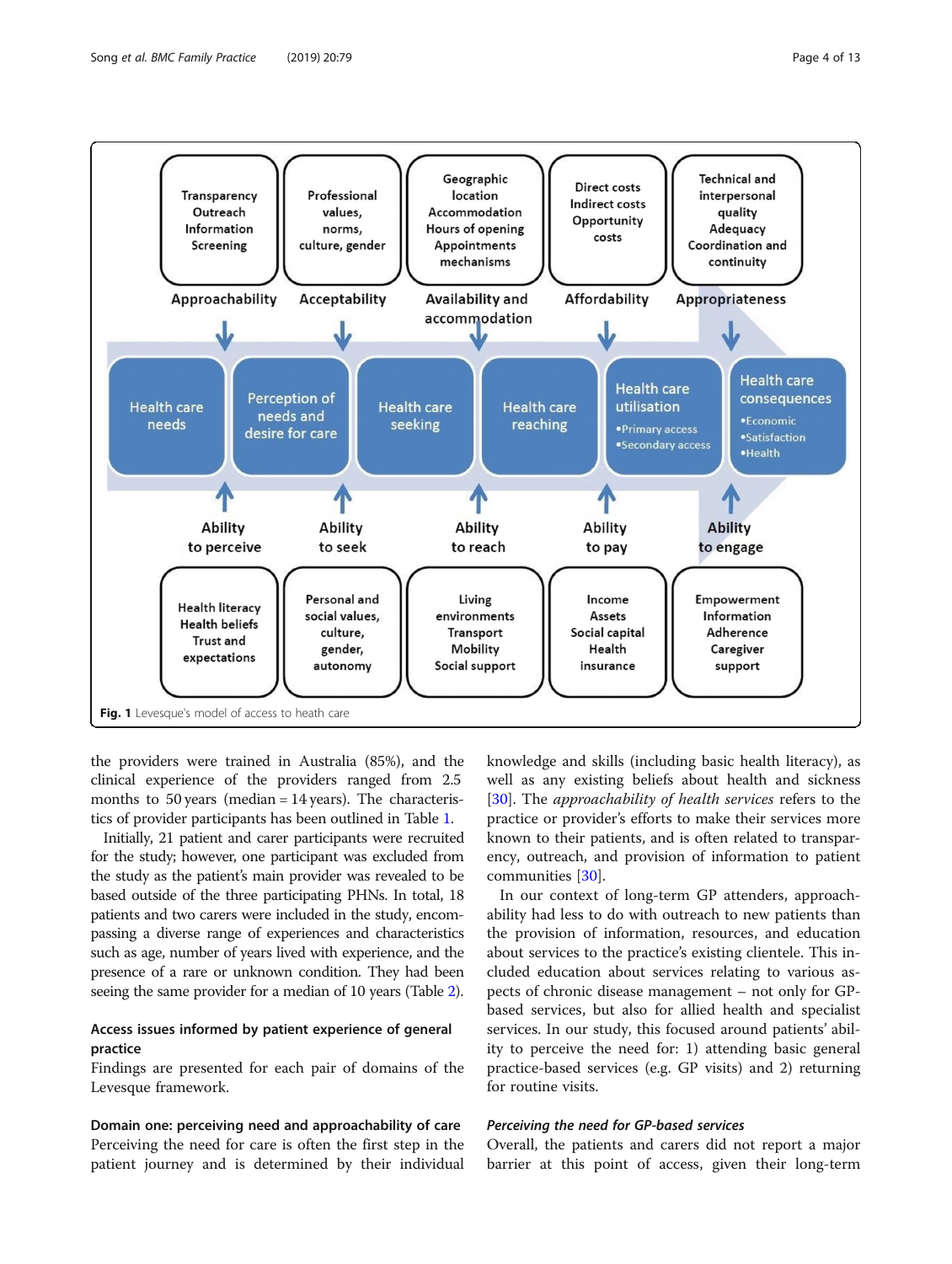<span id="page-4-0"></span>Table 1 Characteristics of participating primary care providers

| Participant characteristics                         | Number (% total or range, as indicated)                                                           |
|-----------------------------------------------------|---------------------------------------------------------------------------------------------------|
| Sex                                                 |                                                                                                   |
| Female                                              | 13 (65%)                                                                                          |
| Male                                                | 7 (35%)                                                                                           |
| Location of general practice                        |                                                                                                   |
| Central and Eastern<br>Sydney PHN                   | 12 (60%)                                                                                          |
| South Western Sydney<br>PHN                         | 6 (30%)                                                                                           |
| Nepean Blue Mountains<br>PHN                        | 2 (10%)                                                                                           |
| Number of                                           |                                                                                                   |
| GPs                                                 | 10 (50%)                                                                                          |
| PNs                                                 | 7 (35%)                                                                                           |
| GP Registrars                                       | 3 (15%)                                                                                           |
| Median years working in<br>general practice (range) | 14 $(2.5$ months $-50$ years)                                                                     |
| Median years working at<br>current practice (range) | $6(1 \text{ week} - 30 \text{ years})$                                                            |
| Work status                                         |                                                                                                   |
| Full time                                           | 10 (50%)                                                                                          |
| Part time                                           | 9 (45%)                                                                                           |
| Casual                                              | 1(5%)                                                                                             |
| Australian trained                                  |                                                                                                   |
| Yes                                                 | 17 (85%)                                                                                          |
| No                                                  | 3 (15%)                                                                                           |
| Language of consultation                            |                                                                                                   |
| English only                                        | 11 (55%)                                                                                          |
| English $+$ another<br>language                     | 9(45%)                                                                                            |
| Non-English languages<br>used by provider           | Spanish, Vietnamese, Mandarin,<br>Cantonese, Malaysian, Samoan, Russian,<br>Polish, Sign Language |

attendance at general practice. This experience appeared to give patient interviewees good knowledge of their conditions and understanding of their care needs, including the need to initiate Care Plans (Table [3,](#page-5-0) Q2). However, some providers noted that barriers remained for specific vulnerable patient groups. An example was provided by a GP registrar who observed the impact of her patients' cultural background (potentially confounded with poor health literacy) on their ambivalence toward the importance of GP-based care, in this case for preventive services (Table [3,](#page-5-0) Q3). Another GP found that among some of the patients who are referred to his community mental health clinic, existing mental illnesses served as a barrier to attendance at his clinic (Table [3,](#page-5-0) Q4). The same GP described his solution was to establish an understanding of the benefits and services that the GP could offer them (Table [3](#page-5-0), Q5).

Table 2 Characteristics of participating patients and carers Participant characteristics Number (% total or range,

| Participant characteristics                                                | inumber (% total or range,<br>as indicated) |
|----------------------------------------------------------------------------|---------------------------------------------|
| Sex                                                                        |                                             |
| Female                                                                     | 15 (75%)                                    |
| Male                                                                       | 5 (25%)                                     |
| Location of general practice                                               |                                             |
| Central and Eastern Sydney PHN                                             | 12 (60%)                                    |
| South Western Sydney PHN                                                   | 6(30%)                                      |
| Nepean Blue Mountains PHN                                                  | 2(10%)                                      |
| Number of                                                                  |                                             |
| Patients                                                                   | 18 (90%)                                    |
| Carers                                                                     | 2(10%)                                      |
| Median age in years (range)                                                | 59.5 (29-88)                                |
| Median years lived with condition(s) (range)                               | $14.5(1-41)$                                |
| Presence of rare condition(s)                                              |                                             |
| Yes                                                                        | 4 (20%)                                     |
| No                                                                         | 16 (80%)                                    |
| Median years seeing current GP (range)                                     | 10 $(3.5$ months $-21$ years)               |
| Bulk billed by GP                                                          |                                             |
| Yes                                                                        | 13 (65%)                                    |
| No                                                                         | 3(15%)                                      |
| Uncertain/Did not answer                                                   | 4 (20%)                                     |
| Recruited from patient advocacy or<br>consumer representative organization |                                             |
| Yes                                                                        | 11 (55%)                                    |
| No                                                                         | 9 (45%)                                     |

# Routine visits to GP

A priority expressed by several providers was to ensure routine attendance at general practice to ensure appropriate management of chronic diseases through regular review of their Care Plan (Table [4](#page-5-0), Q1, Q2), better managed appointments (Table [4](#page-5-0), Q5), and follow-up of complex issues (Table [4,](#page-5-0) Q4), so that patients were not "just turning up when they're sick". However, providers felt that not all patients prioritize or are interested in returning for appointments, for example due perceived lack of time or preference to use GP services for more acute needs (Table [4](#page-5-0), Q1, Q2).

# Domain two: seeking health care that is acceptable to patients and their carers

After establishing the need for care, the next access domain is patients' ability to seek care that is acceptable to them. Acceptability in Levesque's framework is described broadly as the suitability of health services to patients based on varying social and cultural needs [\[30\]](#page-12-0). Again, most of our patients and carers did not report experiencing major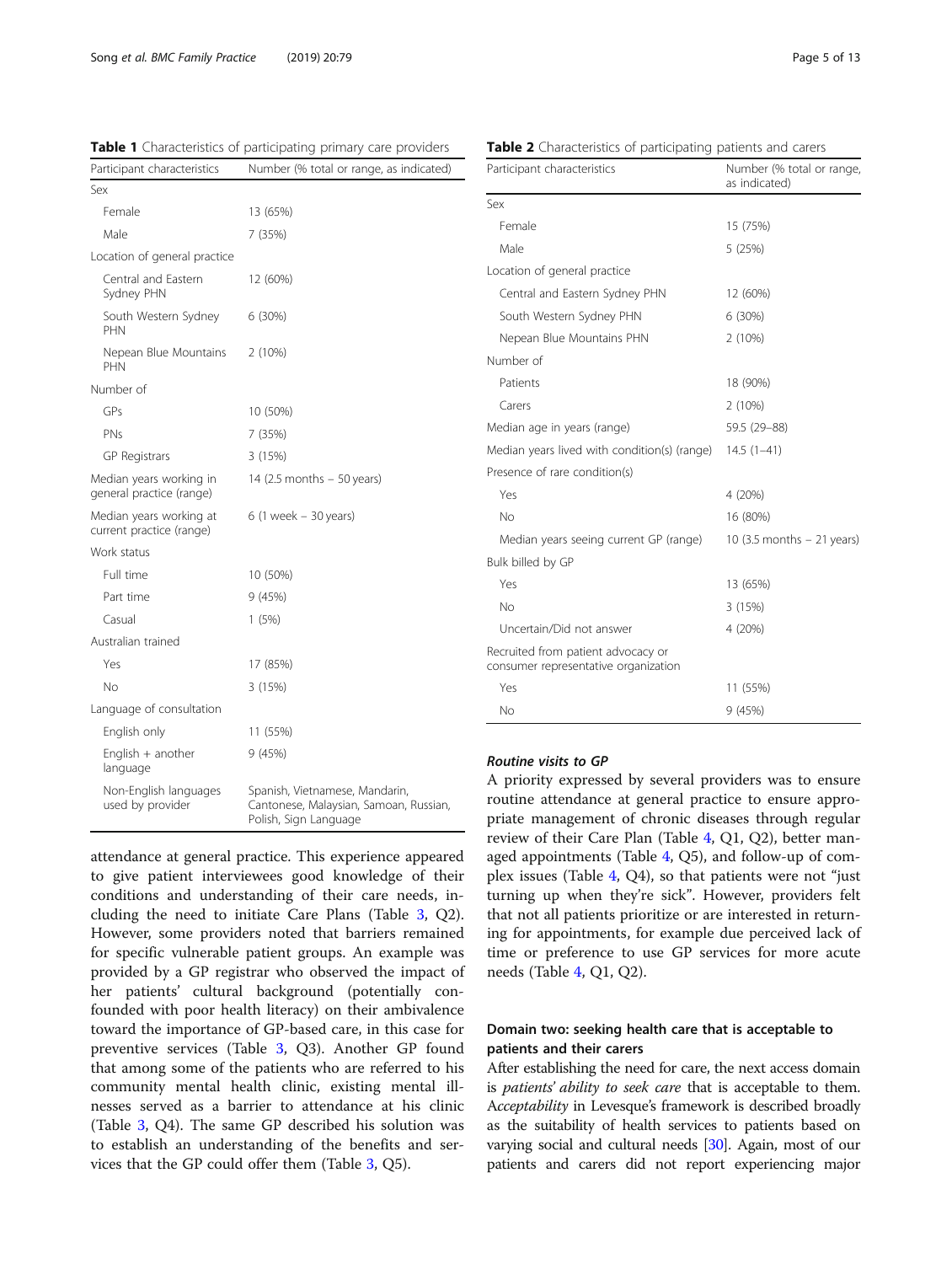<span id="page-5-0"></span>Table 3 Perceiving the need for GP-based services

| Page 6 o |  |
|----------|--|
|          |  |

| Topic                                                                                            | Themes and examples                                                                                                                                                                                                                                                                                                                                                                                                                                                                                                                                                                                                                                                                                                                                                                                                                                                                                                                                                                                                                                                                                                                                                                                                                                                                                                                                                                                                                                                                                                  |
|--------------------------------------------------------------------------------------------------|----------------------------------------------------------------------------------------------------------------------------------------------------------------------------------------------------------------------------------------------------------------------------------------------------------------------------------------------------------------------------------------------------------------------------------------------------------------------------------------------------------------------------------------------------------------------------------------------------------------------------------------------------------------------------------------------------------------------------------------------------------------------------------------------------------------------------------------------------------------------------------------------------------------------------------------------------------------------------------------------------------------------------------------------------------------------------------------------------------------------------------------------------------------------------------------------------------------------------------------------------------------------------------------------------------------------------------------------------------------------------------------------------------------------------------------------------------------------------------------------------------------------|
| Factors affecting ability to perceive need for GP-based<br>services affecting patient sub-groups | Perceiving overall need for regular GP<br>Q1 "I think especially having chronic illnesses, I've probably found in the past I haven't<br>necessarily had a regular GP and I can definitely see the benefit in having a regular GP<br>who has an understanding and overview of your medical history, especially if you've had<br>long term chronic illnesses." (Patient 3 CES)<br>Q2 "I think over the years the patients are more educated. They don't ask questions<br>anymore because they understand what [a Care Plan] is and they also find out from friends<br>and things like that [] now they hardly ask anything. Before they [used to ask] why am I<br>doing this? Why do I need to do this? Now they initiate that at the consult, 'I need to do a<br>Care Plan."" (GP 6 SWS)<br>Culture and health literacy barriers<br>Q3 "We have a lot of Pacific, Samoan and ethnic populations. They're at more risk of<br>getting certain conditions, so things like diabetes, obesity, cardiovascular disease. There is<br>an element, whether it's a health literacy thing or a cultural background, where they don't<br>necessarily understand the severity of preventative health and having problems with things<br>that can be presented." (GP Registrar 1 SWS)<br>Mental illness<br>$Q4$ "[] some of the patients don't show up because they don't understand why they<br>need to see a GP. That could be partly due to their mental illness that limits their insight<br>into attending a GP []" (GP 2 CES) |
| Offering patient education on need for GP visits                                                 | Educating patients on need for GP visits<br>Q5 "[] sometimes when the patient comes in to see me they're not entirely sure why<br>they're here to see me so I have to really explain and go out of my way to explain the<br>benefits and the services that I can offer to them as a GP. That could be anything from<br>doing a general health check-up, physical examination, ordering some routine tests like<br>blood tests." (GP 2 CES)                                                                                                                                                                                                                                                                                                                                                                                                                                                                                                                                                                                                                                                                                                                                                                                                                                                                                                                                                                                                                                                                           |

barriers in seeking acceptable care, but some key issues were still raised (Table [5](#page-6-0)).

# Socially, culturally, linguistically acceptable services

Among the acceptability issues that were raised were social, cultural and linguistic challenges to meeting patient needs such as gender-based preference for GPs (Table [5](#page-6-0), Q2), sufficient involvement of carers in patient care by the GP (Table [5](#page-6-0), Q1), and the availability of culturally and linguistically compatible providers (Table [5,](#page-6-0) Q3–6). While these issues did not appear substantial enough to prevent patients from seeking care in general practice, culture and health belief remained fairly important consideration in the perceived acceptability of services, particularly for mental health care. One provider serving mainly elderly and newly arrived Vietnamese community noted her patients' aversion to discussing mental health issues because of the cultural and social stigma of seeking mental health care, and the fear surrounding privacy of this sensitive information (Table [5](#page-6-0), Q6). In order to address this, the practice hired a part-time psychologist of Vietnamese background to see patients within the practice. Another GP also reported to employing new

Table 4 Perceiving the need for making routine visits to GP

| Topic                                                                    | Themes and examples                                                                                                                                                                                                                                                                                                                                                                                                                                                                                                                                                                                                                                                                                                                                                                                                                                                |
|--------------------------------------------------------------------------|--------------------------------------------------------------------------------------------------------------------------------------------------------------------------------------------------------------------------------------------------------------------------------------------------------------------------------------------------------------------------------------------------------------------------------------------------------------------------------------------------------------------------------------------------------------------------------------------------------------------------------------------------------------------------------------------------------------------------------------------------------------------------------------------------------------------------------------------------------------------|
| Patient priorities and interest in routine<br>chronic disease management | Patient does not prioritize routine visits<br>$Q1$ "[] sometimes we organize a follow up appointment but they may not necessarily return at<br>that specified day or they just come when they want to" (GP 2 CES)<br>Q2 "[] certainly here in the affluent suburbs of Sydney, my experience of people using our service<br>is that most people are not that interested [] they feel like they haven't got time. They just rely on<br>their medication. Managing that chronic disease is not a priority. They'll come in if they're really sick<br>[]" (Practice nurse 8 CES)                                                                                                                                                                                                                                                                                       |
| Provider prioritizing routine care                                       | Provider reasons for ensuring routine care<br>Q3 "I think good quality of care is [] making sure they come back for regular review." (Practice<br>nurse 12 CES)<br>Q4 "[] a patient who is a regular, routine patient. They will most likely be booked in to see me<br>because we are following up a complex problem [] monitoring something like diabetes or<br>hyperlipidemia or checking out their bone mineral density." (GP 5 NBM)<br>Q5 "[] when I came here they didn't have any really structured chronic disease management<br>program so not many health assessments and not many care plans. We're slowly changing that<br>system to look at trying to get patients to come in proactively or to be proactive in having patients<br>come back for better managed appointments rather than just turning up when they're sick."<br>(Practice nurse 9 CES) |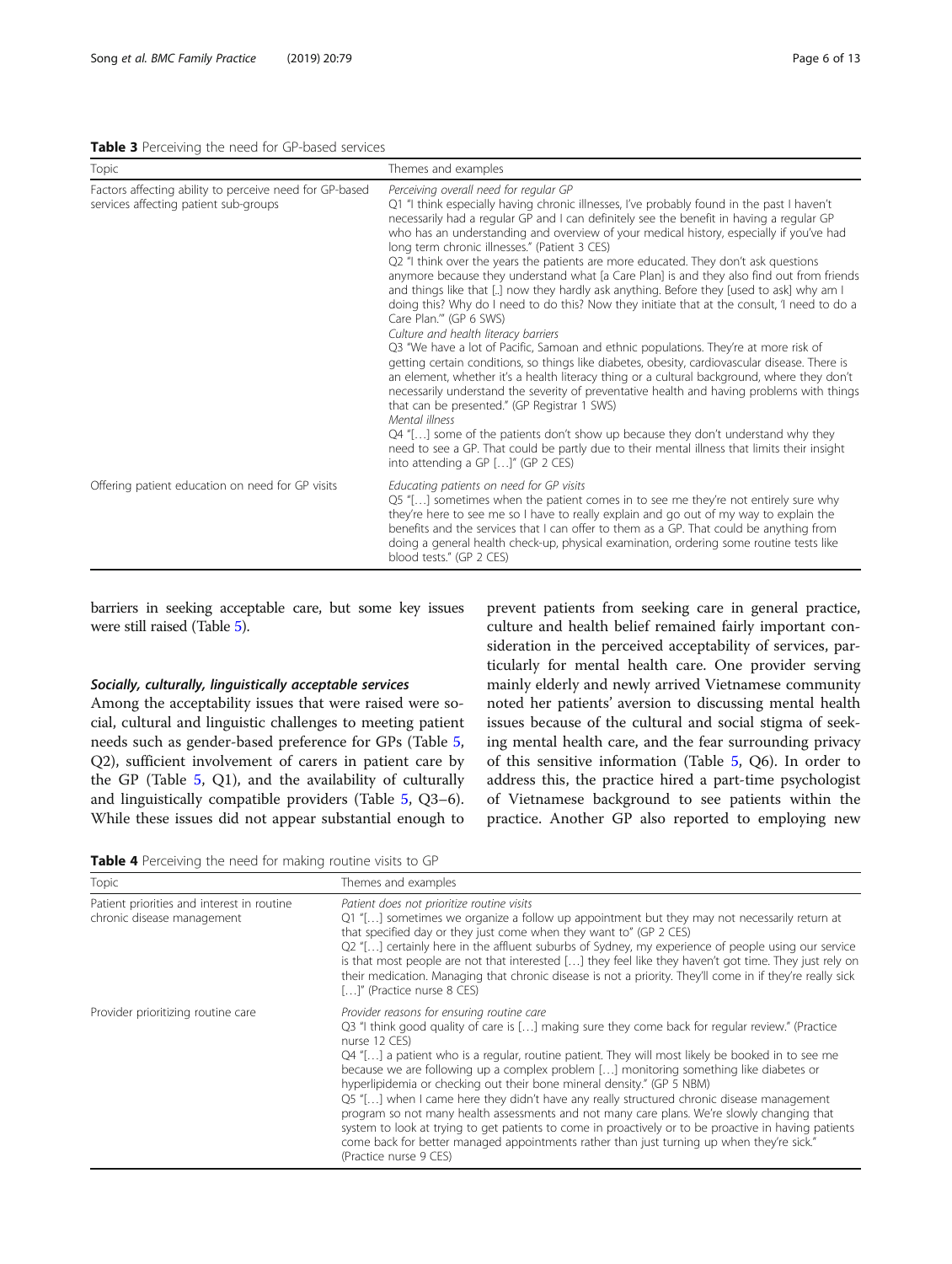## <span id="page-6-0"></span>Table 5 Socially, culturally, linguistically acceptable services

| Topic                                                               | Themes and examples                                                                                                                                                                                                                                                                                                                                                                                                                                                                                                                                                                                                                                                                                                                                                                                                                                                                                                                                                                                                                                                                                                                                                                                                                                                                                                                                                                                                                                                                                                                                                                                                                                                             |
|---------------------------------------------------------------------|---------------------------------------------------------------------------------------------------------------------------------------------------------------------------------------------------------------------------------------------------------------------------------------------------------------------------------------------------------------------------------------------------------------------------------------------------------------------------------------------------------------------------------------------------------------------------------------------------------------------------------------------------------------------------------------------------------------------------------------------------------------------------------------------------------------------------------------------------------------------------------------------------------------------------------------------------------------------------------------------------------------------------------------------------------------------------------------------------------------------------------------------------------------------------------------------------------------------------------------------------------------------------------------------------------------------------------------------------------------------------------------------------------------------------------------------------------------------------------------------------------------------------------------------------------------------------------------------------------------------------------------------------------------------------------|
| Considerations for socially acceptable and<br>need-based care       | Inclusion of family and carers<br>Q1 "[The previous GP] came to know us as a family and [] He was concerned about my husband's<br>condition and he was concerned about me. He saw us as a package, as a couple. He saw our conditions<br>as individual, but we were two together and how one impacted on the other." (Carer 4 SWS)<br>Gender-based preferences for GPs<br>Q2 "I really liked [the previous female GP], and I thought wow, I think I'd feel really comfortable having a<br>pap smear or something with her. I don't know that I'd feel with the other GP, the male one [] I<br>heard a lot of people have said it would be really great if he had a female GP in the practice as well."<br>(Patient 1 SWS)                                                                                                                                                                                                                                                                                                                                                                                                                                                                                                                                                                                                                                                                                                                                                                                                                                                                                                                                                       |
| Considerations for culturally and<br>linguistically acceptable care | Catering to patient's linguistic preferences<br>Q3 "So I speak Samoan. So that's very helpful. So I tell all our medical students and doctors 'if you have<br>a second language please use it, because it will only be of benefit to your patients'." (GP 11 SWS)<br>Q4 "The receptionist can speak English and Vietnamese, because some of my patients, it's hard to make<br>a booking in English so they'd prefer to speak in Vietnamese, so they call us to make a booking." (GP 6<br>SWS)<br>Working as a GP team to offer more culturally acceptable care<br>Q5 "So we talk about cultural competency or being medically competent. So medically competent is<br>what our doctors are. Now they understand signs of an upper respiratory infection, but they need to<br>understand the culture and what's going on. So we talk about the domains of general practice and<br>that's something that even our medical students learn about and we learn about the one on one<br>relationship that we deal with the patient's demographics. Then we deal with the psycho-social environ-<br>ment, then we deal with the medical-legal. Then we put all that together to manage a patient in gen-<br>eral practice." (GP 11 SWS)<br>Cultural acceptability of specialist services<br>Q6 "[W] e do have a language barrier with the Vietnamese culture. Sometimes, especially mental health,<br>they do have the issue and they don't tell because of the social stigma there [] they just want to talk<br>to you because when they talk, they worry about the information leaking, even though you explain that<br>everything's confidential, but they don't trust." (GP 6 SWS) |

staff who spoke the most common language of the patient community, and at the same time, encouraging its existing staff to use the patient's preferred non-English language whenever possible (Table 5, Q3). In addition to these measures, this practice also engaged in peer discussions and training junior staff on how to offer more culturally sensitive and acceptable care to their patient demographic (Table 5, Q5).

## Domain three: reaching needed care

Ability to reach health care pertains to the patient's ability to physically access services, based on factors such as personal mobility (e.g. presence of disability, access to transportation) and external circumstances such as occupational flexibility. The availability and accommodation of services refer to the presence of needed health services and providers, as well as their accessibility to patients both physically and in a timely manner [\[30\]](#page-12-0).

# Patient's ability to physically reach general practice

Several patients identified physical mobility as a factor in their ability to attend services. This was unsurprising as chronic conditions encompass a range of illnesses, symptoms, and disability, and depending on their severity can be debilitating to patients. Some of the challenges identified were physical disabilities (Table [6,](#page-7-0) Q2, Q5), chronic pain (Table  $6$ , Q1, Q5) and fatigue (Table  $6$ , Q1). In more severe cases, illness, compounded by age and frailty, prevented general practice attendance completely

(Table [6,](#page-7-0) Q2). One young patient described having to choose between attending her GP appointment and completing other daily tasks due to the pain and fatigue caused by her chronic condition (Table [6,](#page-7-0) Q1).

Some patients worked around their reduced mobility by arranging transport through family and friends whenever possible (Table [6](#page-7-0), Q3, Q4). In a more extreme example, where severe mental health illness was involved, accompaniment by carers, or even mental health care workers, helped facilitate attendance (Table [6](#page-7-0), Q4). A number of providers and practices reported offering alternatives to accommodate patients' various mobilitybased needs ("We make sure that patients can access all of the services that they need to for their own sort of healthcare condition"). Some of the common solutions were GP home visits (Table [6](#page-7-0), Q5, Q6) and over-thephone clinics (Table [6](#page-7-0), Q6).

## Scheduling and attending routine visits with GP

For patients with a regular GP or nurse, scheduling routine visits did not appear to be a major barrier. It was typical or standard practice for subsequent or follow-up visits to be booked at the end of the consultation (Table [7](#page-7-0), Q1). One GP remarked that pre-booking appointments was essential in the management of those with complex conditions for ensuring ongoing care, monitoring, and follow-up (Table [7](#page-7-0), Q2). As for patients, the availability of phone or online self-booking features was useful to organize followup appointments. Mobile reminder and recall systems were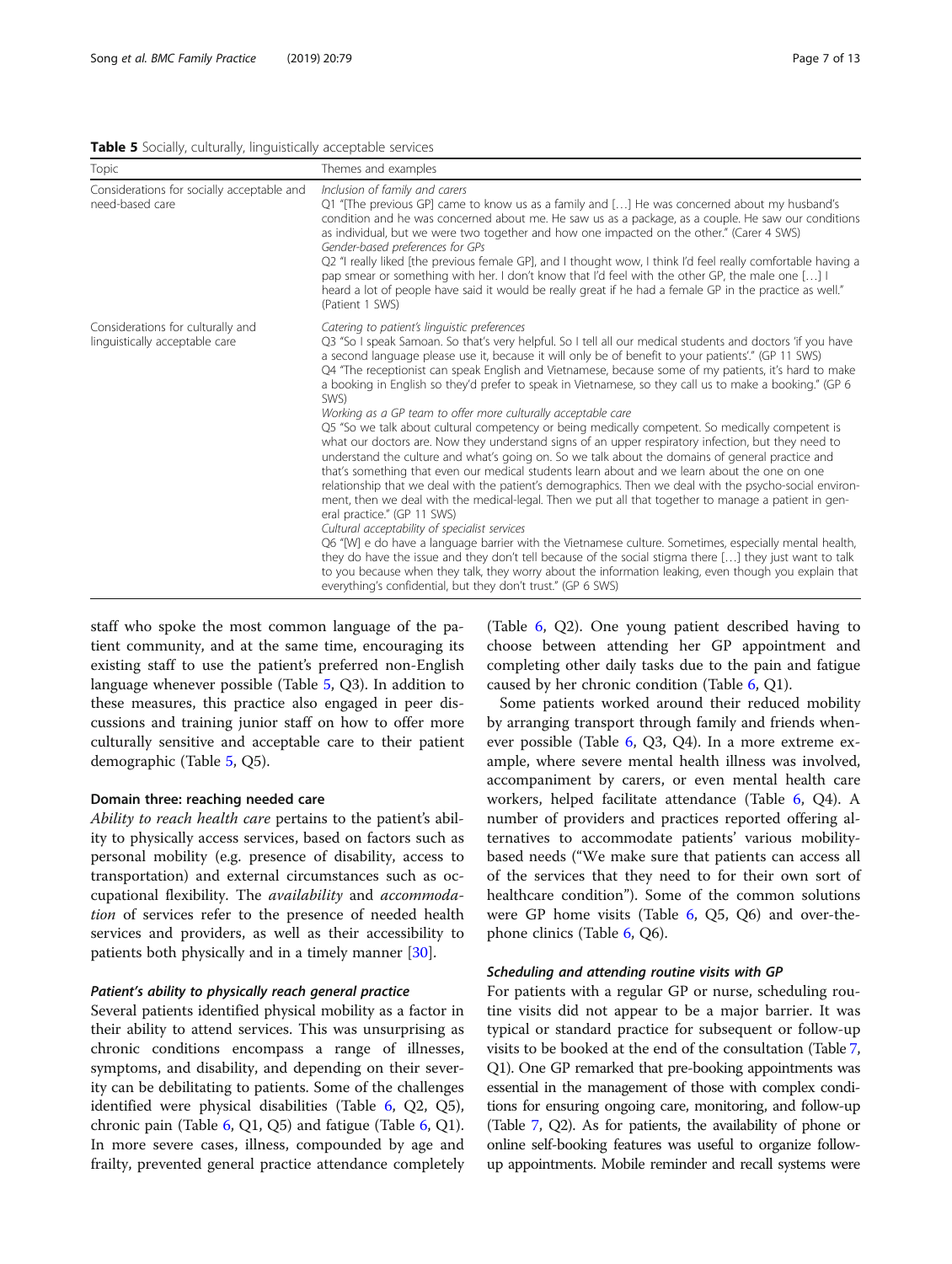# <span id="page-7-0"></span>Table 6 Physically reaching the general practice

| Topic                                                             | Themes and examples                                                                                                                                                                                                                                                                                                                                                                                                                                                                                                                                                                                                                                                                                                                                                                                                                                                                                                                                                                                                                                                                                                                                                                                                                                                                                                                                                                                                                                                                                                                                                    |
|-------------------------------------------------------------------|------------------------------------------------------------------------------------------------------------------------------------------------------------------------------------------------------------------------------------------------------------------------------------------------------------------------------------------------------------------------------------------------------------------------------------------------------------------------------------------------------------------------------------------------------------------------------------------------------------------------------------------------------------------------------------------------------------------------------------------------------------------------------------------------------------------------------------------------------------------------------------------------------------------------------------------------------------------------------------------------------------------------------------------------------------------------------------------------------------------------------------------------------------------------------------------------------------------------------------------------------------------------------------------------------------------------------------------------------------------------------------------------------------------------------------------------------------------------------------------------------------------------------------------------------------------------|
| How patients cope with reduced mobility<br>and other disabilities | Reduced mobility due to disability<br>Q1 "Sometimes just getting up and making a meal is difficult to do. It's painful and also difficult. You<br>feel like you're carrying sacks of potatoes on your shoulders, so mobility is an issue. My mobility is<br>around fatique-ability. I plan my appointments around other needs that I have throughout the week.<br>So, sometimes that has impacted whether I can see him or not []" (Patient 1 CES)<br>Q2 "[Husband] can't get there unless I take him, because he's in a wheelchair. So, I have to be<br>available to take him [] Sometimes my husband, because he's in bed, and he's sick, I can't get him<br>dressed, and get him into his chair, and get him to the doctor's. It's not feasible. [] This is a sick<br>man. He's 70. He's got progressive incurable disease. I can't get him to the doctor. I can't just snap my<br>fingers and produce him there." (Carer 4 SWS)<br>Access to transport and accompaniment<br>Q3 "Usually, I know that I will be back in two weeks' time so I can make the appointment then or<br>come home and get the appointment after checking with one of my children or person that can<br>drive me to the place." (Patient 4 CES)<br>Q4 "When they do come in to see me it definitely aids their attendance if someone accompanies<br>them. So, whether it's a family member or a case worker, either of the mental health service or from a<br>support organization – there's these mental health organizations that offer volunteers. Case support<br>officers." (GP 2 CES) |
| How providers and practice accommodate<br>patient mobility needs  | Providing alternative modes of service delivery<br>Q5 "The other thing that I really value about my GP is that she also does home visits. If I'm having a<br>particularly bad time with my rheumatoid, for example my mobility's limited, she will come and do a<br>home visit so that I don't have to get to her [] I do know that I've got that as a backup if need be."<br>(Patient 5 CES)<br>Q6 "we do home visits. We do clinics over the phone. We make sure that patients can access all of<br>the services that they need to for their own sort of healthcare condition." (Practice nurse 7 SWS)                                                                                                                                                                                                                                                                                                                                                                                                                                                                                                                                                                                                                                                                                                                                                                                                                                                                                                                                                               |

another practical means by which practices facilitated return visits (Table 7, Q3). Whilst these scheduling tools were a common feature for many of the larger group practices, the lack of such technological features negatively impacted solo practices, which subsequently led to considerable organizational challenges for the provider (Table 7, Q4).

In instances where the patient's regular or preferred provider was not available (e.g. holidays, reduced work hours) practices encouraged and enabled continuity of care for patients within the same practice. This was typically done using a medical record system shared between providers (Table 7, Q6) or through interpersonal discussions (Table 7, Q5).

# Scheduling and attending GP visits outside of regular appointments

The pathway in general practice for accommodating unexpected or urgent visits was less straightforward. For

Table 7 Scheduling and attending routine visits with GP

| Topic                                                       | Themes and examples                                                                                                                                                                                                                                                                                                                                                                                                                                                                                                                                                                                                                                                                                                                                                                                                                                                                                                                                                                                                                                                                                                                                                                                                                                                                                                                              |
|-------------------------------------------------------------|--------------------------------------------------------------------------------------------------------------------------------------------------------------------------------------------------------------------------------------------------------------------------------------------------------------------------------------------------------------------------------------------------------------------------------------------------------------------------------------------------------------------------------------------------------------------------------------------------------------------------------------------------------------------------------------------------------------------------------------------------------------------------------------------------------------------------------------------------------------------------------------------------------------------------------------------------------------------------------------------------------------------------------------------------------------------------------------------------------------------------------------------------------------------------------------------------------------------------------------------------------------------------------------------------------------------------------------------------|
| Practice features for booking return or<br>follow-up visits | Pre-booking follow-up appointment<br>Q1 "With my GP, we always book an appointment at the end of a consultation so that I've always got one<br>booked when I leave, so we have a regular review. []" (Patient 5 CES)<br>Q2 "[Patients] will have an appointment pre-made. I have found that with chronic problems, if you basically<br>say, "Well do this and then get back to me," then at times people either ring up, can't get in when they<br>want to, and everything lapses. So, for follow-up of chronic problems, I usually pre-book the appointment."<br>(GP 5 NBM)<br>Practice features for appointment booking and recall, reminder<br>Q3 "[Patients] will get a reminder on their phone the day before, and the majority of our patients in our<br>practice now do have mobile phones, so there's very few of them that don't get their SMS reminder. That<br>gets sent out the day before and then if it's a long appointment, they will actually be asked to ring in and<br>confirm the appointment." (GP 10 CES)<br>Q4 "There is no booking system here [] Most practices book and I don't [] The disadvantage is it's<br>actually chaotic. In other words, I can't keep organized like the other practices. On the plus side I tend to<br>see slightly more patients than the appointment system [would allow]." (solo GP 4 CES) |
| Seeing a regular provider & acceptable<br>alternatives      | Encouraging and facilitating visits with other GPs in practice<br>Q5 "If you can't get in to see him [] they would give you an appointment for one of the other doctors<br>and he and the other doctors have said to me, 'Don't worry, we always confer with each other.' If you were<br>to see another doctor, that doctor would give him the details of what was happening, so he would be up<br>with what was happening to you." (Patient 8 CES)<br>Q6 "[GPs at the clinic] are often fully booked and their patients are going "I only want to see Dr. so and so".<br>So we've got this exercise at the moment, trying to change the mindset of patients. 'We've got these great<br>doctors who have a shared medical record and so if you can't get to see your regular doctor you can see<br>one of these other doctors that are available so we try and facilitate that." (Practice nurse 9 CES)                                                                                                                                                                                                                                                                                                                                                                                                                                          |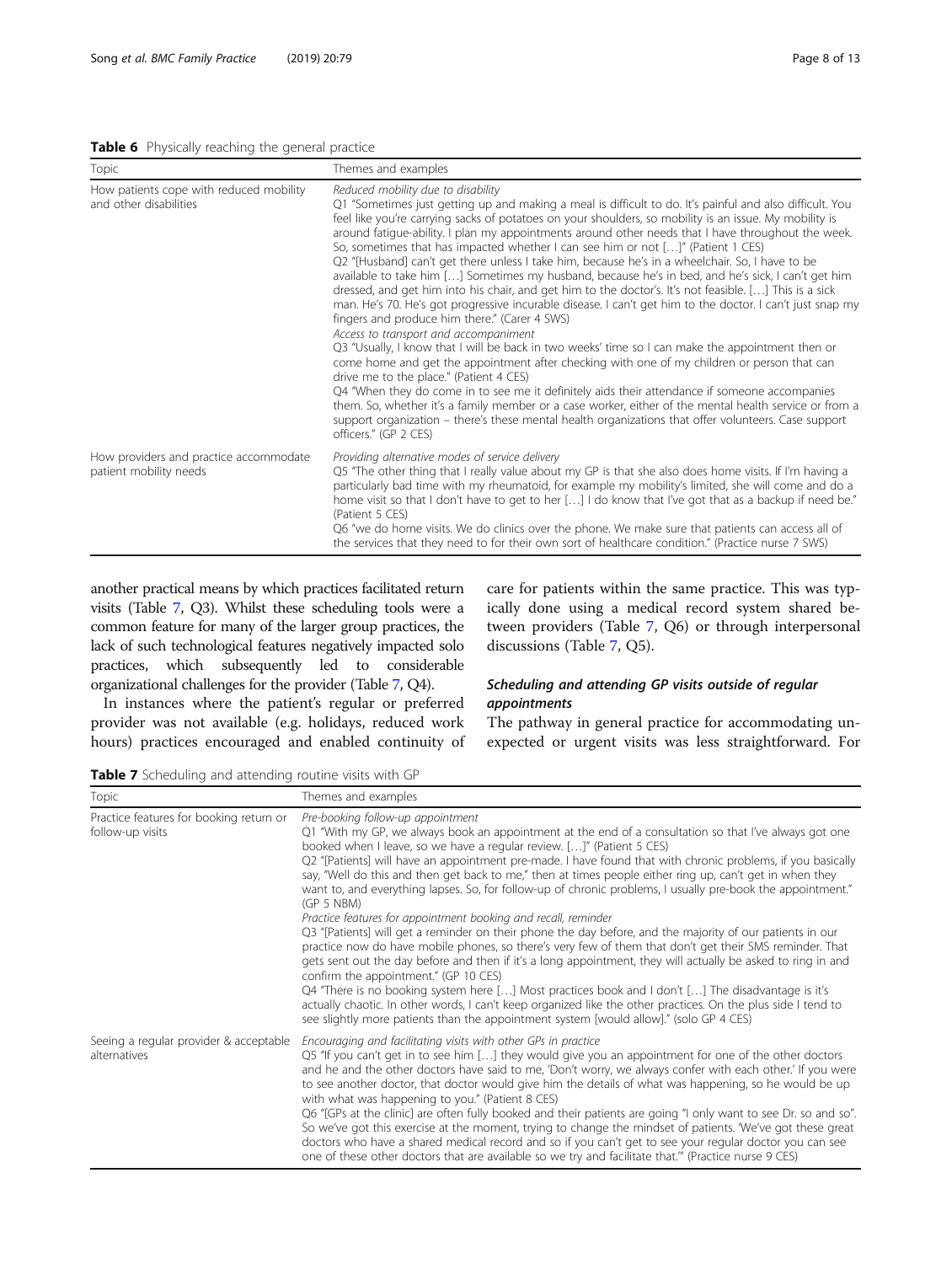instance, in urban areas, these barriers included distance to the general practice clinic, the provider's availability, and the practice's operating hours (Table  $8$ , Q1-3). Patients living in rural areas had fewer options for acute care visits, given the scarcity of providers in the region (Table 8, Q4, Q5).

Some patients reported that their practice or provider was flexible with their communication and appointment options for unscheduled visits. Some practices described having a mixture of appointment methods to accommodate patient needs, leaving space in the provider's schedule for possible drop-ins (Table 8, Q8). In rare cases, patients with close relationships with their regular providers were even able to contact their providers via their personal mobile number to re-schedule or create new appointments as needed (Table 8, Q6). Aside from flexible scheduling, most of the providers reported making themselves available to patients for answering questions over-the-phone, either directly or indirectly through messaging (Table 8, Q7).

# Seeing provider once arrived at practice (waiting times and space)

The waiting times for services in general practice varied widely in our cohort of patients. While some expressed frustrations about what they perceived to be unreasonable waiting times, none identified this as a prohibitive barrier to seeing their regular or preferred GP. In fact, for the most part, patients were fairly understanding of long waiting times in general practice (Table [9](#page-9-0), Q1). Interestingly, some patients even viewed long waiting times positively as a sign of the provider's clinical thoroughness, or even popularity among patients (Table [9](#page-9-0), Q2). Despite this, some patients who were unwilling to wait long hours to see their GPs found ways around this problem. Examples included checking with the reception staff ahead of time and turning up at a more 'accurate' appointment time. Other patients opted to book appointments at a time of day they knew to have the shortest waiting time (Table [9](#page-9-0), Q3).

Waiting areas were an important consideration particularly for vulnerable patients, such as those with more severe conditions or mental illness related co-morbidities. For these patients, noise, crowdedness, and lack of privacy adversely impacted the suitability of the waiting space (Table [9](#page-9-0), Q4, Q5). In only one case, the provider reported to actively monitoring patients in the waiting area to en-sure their well-being while waiting (Table [9](#page-9-0), Q6).

# Domain four: paying for needed care in general practice

The fourth domain in Levesque's model is patients' ability to pay for needed care "without catastrophic expenditure of resources required for basic necessities" [\[30](#page-12-0)]. This capacity is impacted by patients' access to financial resources, including insurance coverage, as well as personal circumstances such as employment and socioeconomic status.

Table 8 Scheduling and attending GP visits outside of regular appointments (e.g. urgent or unexpected care)

| Topic                                                         | Themes and examples                                                                                                                                                                                                                                                                                                                                                                                                                                                                                                                                                                                                                                                                                                                                                                                                                                                                                                                                                                                                                                                                                                                                                                                                                                                                                                                                                                      |
|---------------------------------------------------------------|------------------------------------------------------------------------------------------------------------------------------------------------------------------------------------------------------------------------------------------------------------------------------------------------------------------------------------------------------------------------------------------------------------------------------------------------------------------------------------------------------------------------------------------------------------------------------------------------------------------------------------------------------------------------------------------------------------------------------------------------------------------------------------------------------------------------------------------------------------------------------------------------------------------------------------------------------------------------------------------------------------------------------------------------------------------------------------------------------------------------------------------------------------------------------------------------------------------------------------------------------------------------------------------------------------------------------------------------------------------------------------------|
| Limitations in seeing regular GP outside<br>of regular visits | Distance to general practice clinic<br>Q1 "I don't live super close [] Say for example if I am actually sick with a virus or something unexpected<br>that aspect isn't so convenient." (Patient 3 CES)<br>Limited availability of GP for non-scheduled visits<br>Q2 "[My GP is] only at that particular clinic on Tuesdays and Saturdays so if I had something unexpected<br>happen where I couldn't forward plan I wouldn't be able to see him at that clinic." (Patient 3 CES)<br>Practice operating hours incompatible with patient schedule<br>Q3 "Sometimes we'll have a client who's working from 8:00 to 4:00 or 9:00 to 5:00. Then we won't be able<br>to meet their needs because some will ask for the weekend service, which we don't have, and our clinic<br>opens at 8:00 and closes at 4:00. That's probably the accessibility [problem]." (Practice nurse 4 CES)<br>Lack of GPs in remote area<br>Q4 "Often I get really nervous about ringing up on the day because I'm like am I going to get an<br>appointment or is my sickness that important? [] We should be able to have access to doctors. I think<br>they could work on that. I think we need a lot more GPs in the mountains generally. I used to live in the<br>city and I never had trouble getting a GP []" (Patient 1 NBM)<br>Q5 "To get to the GP outside of a visit is almost impossible." (Carer 2 NBM) |
| Flexibility in appointment booking and<br>communication       | Flexible communication with patient in between visits<br>Q6 "I always know that I can contact her at any time in between appointments if need be. I feel very<br>comfortable and very confident to call her or text or email her - they're our methods of communicating -<br>and say, Things aren't great. Can I see you sooner?"" (Patient 5 CES)<br>Q7 "sometimes they ask for your business card. I provide it and just tell them Monday to Wednesday I'm<br>upstairs, then Friday another nurse, [Nurse Name], is upstairs. Often we won't be the ones to answer the<br>call but our receptionist will write down their questions or will make sure that we received the note, so<br>we'll call the patient back. Sometimes we can answer their questions through the phone []" (Practice<br>nurse 4 CES)<br>Flexible appointment options (incl. Drop ins)<br>Q8 "I think having a service that is accessible, so having a mixture of appointments, drop-ins or emergen-<br>cies. So when we do our booking schedule we only book two or three an hour to have that space." (GP 11<br>SWS)                                                                                                                                                                                                                                                                                           |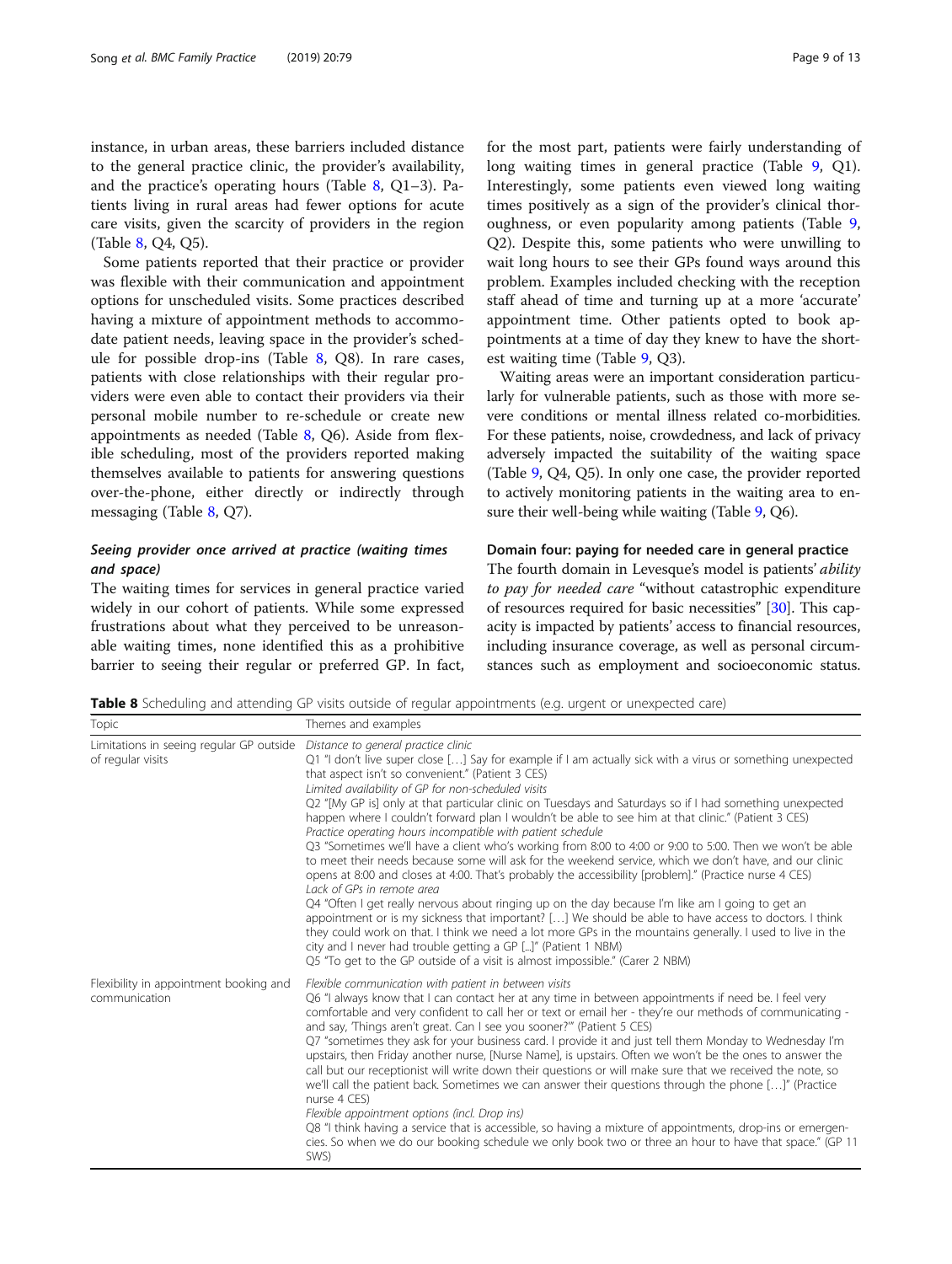<span id="page-9-0"></span>

| <b>Table 9</b> Seeing provider once arrived at practice (Waiting times and space) |  |
|-----------------------------------------------------------------------------------|--|
|-----------------------------------------------------------------------------------|--|

| Topic | Themes and examples                                                                                                                                                                                                                                                                                                                                                                                                                                                                                                                                                                                                                                                                                                                                                                                                                                                                             |
|-------|-------------------------------------------------------------------------------------------------------------------------------------------------------------------------------------------------------------------------------------------------------------------------------------------------------------------------------------------------------------------------------------------------------------------------------------------------------------------------------------------------------------------------------------------------------------------------------------------------------------------------------------------------------------------------------------------------------------------------------------------------------------------------------------------------------------------------------------------------------------------------------------------------|
|       | Waiting time Perceived acceptability of waiting time at clinic<br>Q1 "There's nothing you can do, you just have to wait. Some people do take longer than the others. It's just a fact of life. No point<br>getting upset about something that is beyond somebody's control." (Patient 4 CES)<br>Q2 "Because of his high demand, people have to wait for so long in the waiting room because sometimes he'll have to address so<br>many issues, and because he is thorough, it does take a little bit more time." (Patient 2 CES)<br>Q3 "If we can get the first appointment in the afternoon at two o'clock, which the best for my husband as far as not having to wait<br>for long, maybe the longest we've had to wait would be an hour. If, unfortunately, I can't get that time slot and I have to get a later<br>appointment, we've actually waited three and a half hours." (Carer 2 NBM) |
|       | Waiting area Acceptability of waiting area for vulnerable patients<br>Q4 "They're not aware that my husband can't sit in a room full of people because he can't process that cognitively. They don't get<br>that that's too noisy for him, and they've got the TV going, and the phones are going." (Carer 2 NBM)<br>Q5 "I don't really like the physical positioning of the place. Queuing for reception, you're kind of in a walkway that people will be<br>using to go in and out of the shopping center. I think that'd be the only thing." (Patient 1 CES)<br>Q6 "I can also from my office, see the entire waiting room so I tend to sit mostly with the door open so I can look at the activity out<br>there and if someone looks like they're not well or if it's someone I recognize who I know needs something, then I can grab them."<br>(Practice nurse 9 CES)                      |

Consequently, the affordability of health services relates not only to the direct price of services and flexibility of payment arrangements offered by the practice, but also to other expenses such as the opportunity cost incurred in generating the means to pay for care.

# Paying for GP-based services

Many of the patients interviewed had a regular provider who provided some form of bulk-billing, even within a typically private-billing practice. There were variations in policy by practices and providers. Most providers did so on a need basis, choosing to bulk-bill specific populations, such as concession card holders (Table 10, Q1, Q3) or patients selected by the providers at their own discretion (Table 10, Q1, Q2). Other practices reserved specific hours of the day for bulk-billing (Table 10, Q4,

Table 10 Paying for general practice services

Q5), though this appeared to lead to significant waiting times for patients at those times. Overall, because bulkbilling was so common in our study, affordability was not a major issue for accessing general practice services for most patients and carers. However, our study included one extreme case which highlighted the financial hardships of full-time caregiving, compounded by significant out-of-pocket costs for GP consultations for her husband's complex medical condition (Table 10, Q6). Here, the affordability barrier was quite prohibitive, in that the family was forced to choose between having certain basic necessities and needed medical care.

# **Discussion**

This study found that people living with one or more chronic conditions face a number of barriers when

| Topic                                            | Themes and examples                                                                                                                                                                                                                                                                                                                                                                                                                                                                                                                                                                                                                                                                                                                                                                                                                                                                                                                                                                                                                                                                                                                                                                                                                                                                                                                                |
|--------------------------------------------------|----------------------------------------------------------------------------------------------------------------------------------------------------------------------------------------------------------------------------------------------------------------------------------------------------------------------------------------------------------------------------------------------------------------------------------------------------------------------------------------------------------------------------------------------------------------------------------------------------------------------------------------------------------------------------------------------------------------------------------------------------------------------------------------------------------------------------------------------------------------------------------------------------------------------------------------------------------------------------------------------------------------------------------------------------------------------------------------------------------------------------------------------------------------------------------------------------------------------------------------------------------------------------------------------------------------------------------------------------|
| Provider or practice's bulk-<br>billing policies | Bulk-billing on a need basis<br>Q1 "I bulk bill anybody who has a pension card or any children, and I also bulk bill people, at my own discretion,<br>who I think probably don't really have enough money to see me or the working poor, I suppose, but to some<br>extent that's my own discretion. The reality is, despite being a private billing practice, I probably bulk bill about 75%<br>or 80% of my consultations. So cost of seeing me isn't probably a huge barrier for many people []" (GP 3 CES)<br>Q2 "I mean one thing I will say is they at least they charge most of their clientele for their services over and above<br>the Medicare rebate or in my case and my wife's case they don't. They bulk bill us. I mean that is a significant help<br>to the two of us [] When they did change the [bulk billing] system we had to go and explain to them [] "We<br>can't live with that increase in fees because it's too much for us." So, they said, "Right. Okay." So far they are just<br>bulk billing us." (Patient 1 SWS)<br>Q3 "The practice offers bulk billing if you have a pensioner concession card, but otherwise, no. I know my GP has."<br>(Carer 2 NBM)<br>Bulk-billing at specific hours<br>Q4 "Twice a week he bulk bills for two and a half hours, and it's generally a lot busier at those times [] So, if it's |
|                                                  | bulk billing you don't book. You just turn up and it's in order of when you come." (Patient 1a SWS)<br>Q5 "He bulk bills during the day and then in the evenings after 5:00 you pay a fee and then on a Saturday you also<br>pay a fee so there's bulk billing times and then times where you pay." (Patient 3 CES)                                                                                                                                                                                                                                                                                                                                                                                                                                                                                                                                                                                                                                                                                                                                                                                                                                                                                                                                                                                                                                |
| Patient's personal circumstance                  | Financial repercussions of caregiving<br>Q6 "I've had to give up work to care for [my husband], and there's no payment to support me in that [] We've<br>gone from dual income [] to this very, very limited income. It's \$65 to see the GP for a standard consult, and a<br>double consult, which we have to have is \$95. Having to pay that is a lot of money. It's just very frustrating,<br>because you know you need the care, but you have to weigh up what you're going to live without to be able to<br>afford this visit. I find the financials of it very, very difficult []" (Carer 2 NBM)                                                                                                                                                                                                                                                                                                                                                                                                                                                                                                                                                                                                                                                                                                                                            |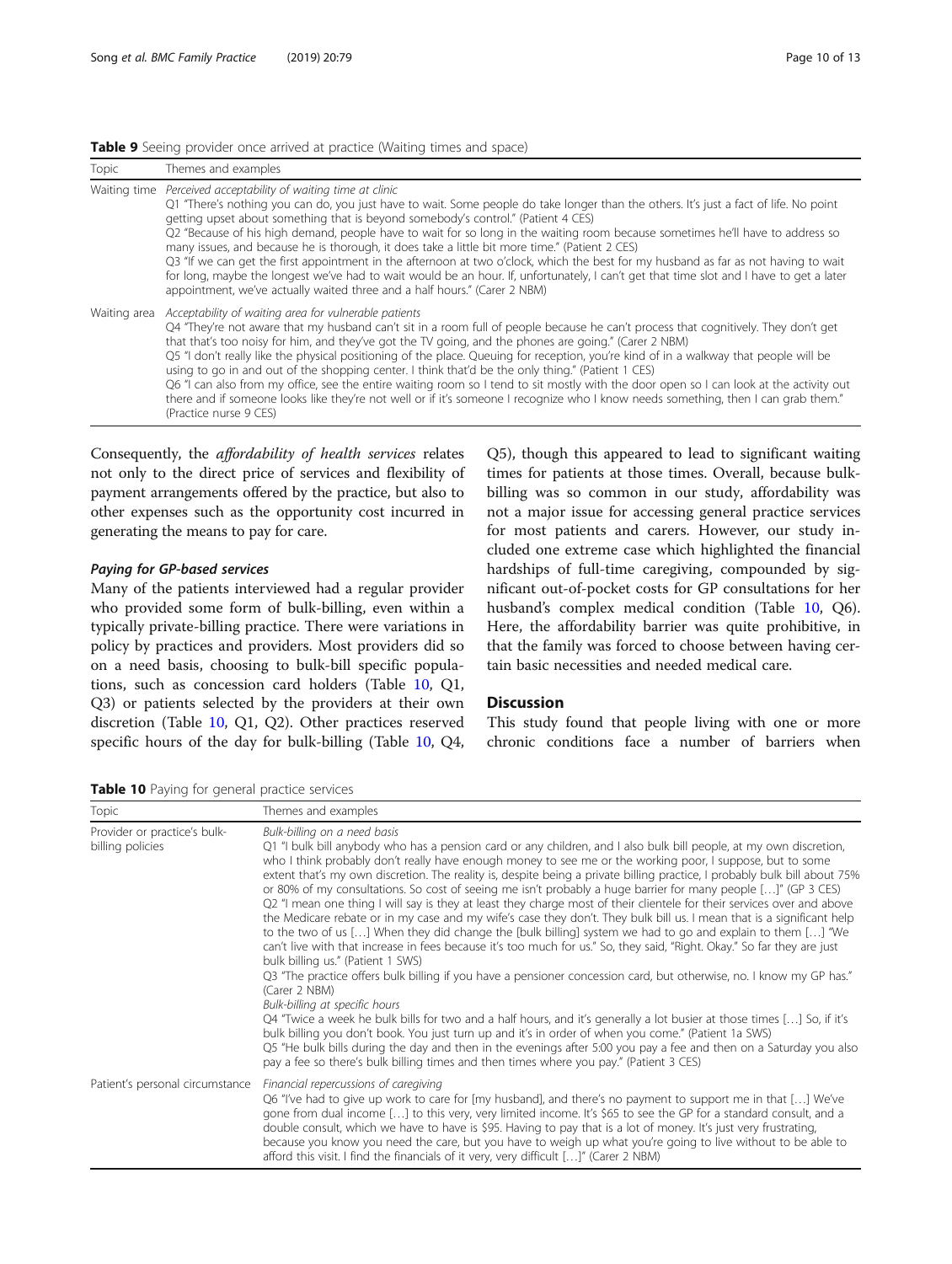accessing care in Australian general practice. Based on our patient characteristics, our findings were mainly relevant to the general practice experiences of those who are seeing a long-term provider for their condition and have clear knowledge of their health and health care needs. In addition to their experiential knowledge, over half of our patients belonged to a peer support network, providing an additional source of health and health care information. Thus, the ability to perceive the need for care, which relates to health knowledge and literacy [[30\]](#page-12-0), was not reported by patients as being a barrier to access. Similarly, our cohort of mainly Australian-born, fluently Englishspeaking patients did not report any major challenges in seeking culturally and linguistically acceptable care, although some challenges specific to particular ethnic populations were reported by providers. However, some concerns were raised regarding the lack of female GPs.

The most significant and recurring challenges to access reported by patients were predominantly focused around their *ability to reach* or physically access services. There were complementary patient and providerside issues in this regard. Patients reported illnessrelated disabilities, including limitations in physical mobility, chronic fatigue and pain that prevented from accessing primary care. In severe cases, these difficulties forced patients to forego or reschedule appointments. These difficulties also contributed to the perceived acceptability of waiting areas, although views on acceptable waiting times were varied. Access to resources such as transport and accompaniment to GP appointments were identified to be enablers to access. On the provider side, limitations in the availability and accommodation of health services to address these challenges were found to be a significant barrier. The limited availability of after-hours services was a frequently cited challenge for patients especially when making unscheduled or urgent visits. This finding is similar to that of a recent international study comparing Australian experiences of accessibility in primary health care with comparator countries (via the 2013 Commonwealth Fund International Health Policy Survey), which found that more than a quarter of Australian adults (27%) faced challenges accessing out-of-hours services [\[31](#page-12-0)].

Given these challenges, offering alternative modes of service delivery (e.g. over-the-phone consultations, home visits) was viewed very positively by patients and carers. The availability of GP home visits in particular is a relevant and timely topic facing Australian primary care. According to data from the Australian Bureau of Statistics, the proportion of Australians who had a GP home visit has more than doubled between the 2013–14 and 2016–17 survey cycles [[32](#page-12-0)], reflecting a rising demand for this mode of service delivery. The popularity of home visits may be in part due to the lack of alternative options to access GPs outside of the traditional format. For example, though mentioned in our study, over-the-phone consultations are a non-billable service and not often done by GPs [\[33\]](#page-12-0). While there is some debate surrounding the overall cost and cost-effectiveness of GP home visits, it is clear that they are preferred by patients in the context of having few other options.

For most of our patients, cost for GP services was not identified to be a major barrier to accessing care. Bulkbilling of GP services was a commonly reported practice within our study – a finding consistent with previous literature [[11](#page-12-0), [34](#page-12-0)]. Issues surrounding patients' ability to pay arose mainly in practices that selectively bulk-billed patients. In our study, providers used their own discretion when selectively bulk-billing their patients and we found a lack of clarity surrounding patient and provider factors. In literature, there appear to be a mix of factors known to potentially influence selective bulk-billing, including provider and patient attributes Provider factors driving bulk-billing decisions include being Australiantrained, rurally-based, belonging to a group practice, and having a high caseload [\[35\]](#page-12-0). On the other hand, providers may be more inclined to bulk-bill patients who have one or more chronic conditions and are facing difficult financial circumstances (i.e. concession card holders, access to private insurance, household income) [\[34\]](#page-12-0). However, it is unclear whether provider decisions to bulk-bill are mainly economically-driven, or whether other factors such as relational continuity and frequency of visits are involved. Based on these considerations, greater research effort is needed to establish clear criteria around patients' ability to pay.

Using Levesque's conceptual framework [\[30](#page-12-0)], we evaluated experiences of access broadly and from corresponding patient- and system-side dimensions, and are among a growing body of literature to use this framework [\[31,](#page-12-0) [36\]](#page-12-0). One limitation of this study is that while participant descriptions of various access issues seemed to broadly line up with the domains of Levesque's framework, we did not verify with participants if this was the case, for instance, by asking participants about their own definitions or interpretations of each domain. Furthermore, this paper does not include analysis of data within the fifth and final domain in Levesque's model relating to patient's ability to engage with the health service and the appropriateness of care delivered by the provider. This was due to the fact that this paper was focused on access to primary care rather than the quality of clinical interactions within general practice consultations. This aspect of patient experience, which is beyond the scope of this current study focused on access to care, will be discussed in-depth in another paper.

A major limitation of our study is the possible underrepresentation of specific population group such as patients with limited English language skills, who were excluded as per the interview selection criteria. Inadvertently this may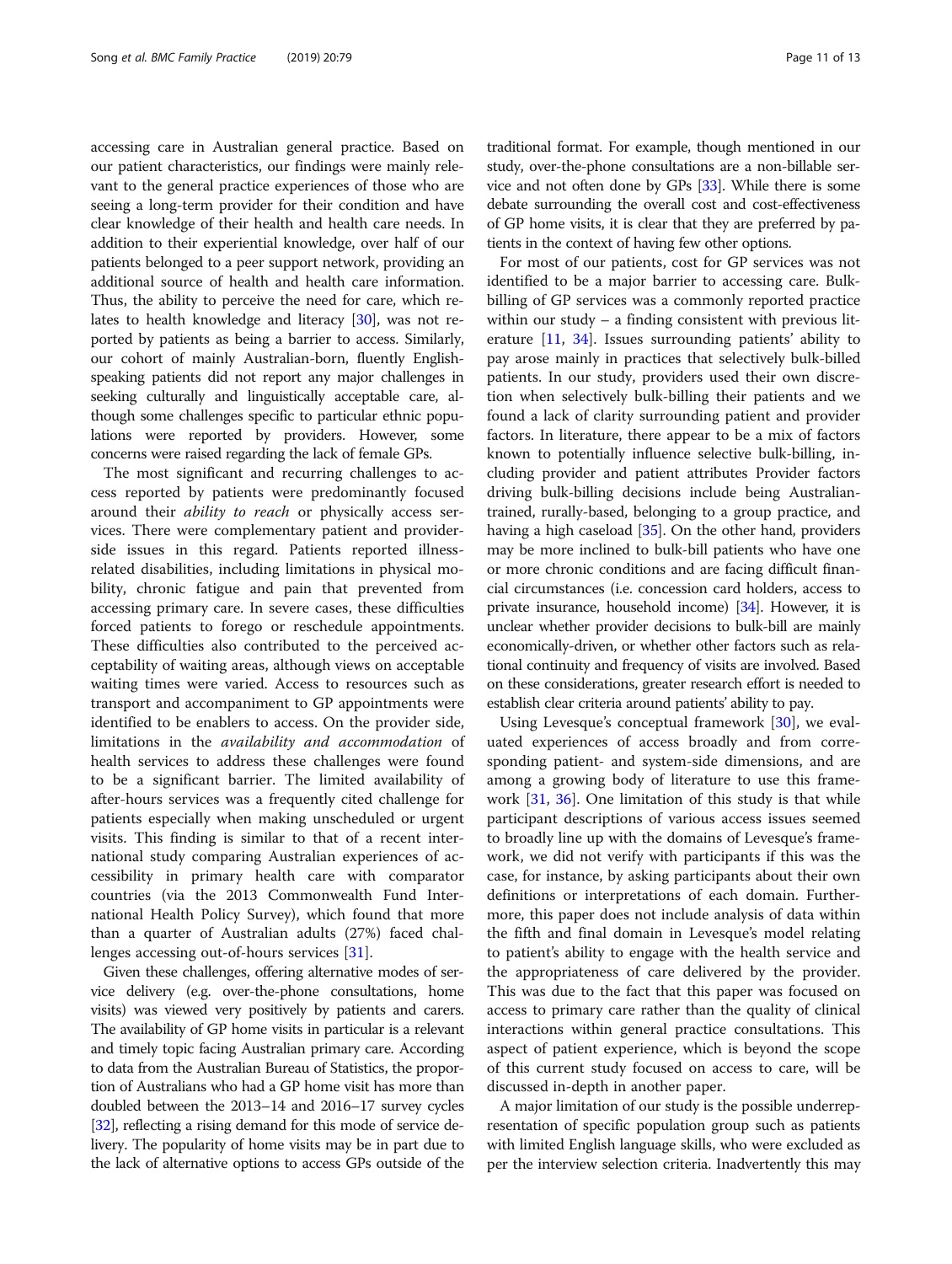<span id="page-11-0"></span>have led to the exclusion of culturally and linguistically diverse (CALD) individuals, including for example recently migrated patients and those of refugee backgrounds, who may be vulnerable to experiencing multiple compounding barriers when navigating an unfamiliar health care system [[37](#page-12-0), [38\]](#page-12-0). Additionally, none of the patient and carer participants identified as Aboriginal or Torres Strait Islander, who have distinct health needs and often face barriers to culturally appropriate and equitable access to health care in Australia [\[36,](#page-12-0) [39](#page-12-0)]. While we have captured some of their perspectives by proxy through provider interviews, we acknowledge that this gap may have significantly limited our insight into their unique experiences of access.

Moreover, while the inclusion of carer experiences was among the strengths of our study, they were still significantly underrepresented in our sample  $(n = 2)$ . One possible explanation is that most patients who answered the call for interest were those who were autonomous and did not require additional caregiving to manage their conditions. Therefore, along with carer perspectives, the experiences of those with very severe or debilitating illnesses may have been underrepresented in this study. Findings including from the patient interviews, however, highlighted the important role of carers on patients' experience of general practice, particularly in their ability to physically reach services. Our study also included a case illustrating significant financial and emotional impact of caring full-time for a patient with severe chronic conditions. In 2015, 2.7 million Australians were reported to be providing informal care [\[40](#page-12-0)]. The significance of informal carer support in chronic care and the various difficulties they face in caring for those with chronic conditions have been widely reported in literature [\[23,](#page-12-0) [28](#page-12-0), [41](#page-12-0), [42](#page-12-0)]. It would be important to expand on this qualitative study to include more carer perspectives, to ascertain their views on how their needs and capacities in caregiving can be better supported in general practice.

Findings from this study could contribute to the measurement and use of patient experience in Australian general practice. In this setting, patient experience data is mainly collected using commercially-provided accreditation surveys and as part of a national survey. However, research on how these surveys were developed is not publicly accessible. Furthermore, in both cases, patient experience is measured broadly from all individuals who access general practice, including those visiting infrequently or for acute needs only. There is currently a gap in evidence underpinning indicators that are specific to the experience of people managing chronic conditions in Australian general practice. This study attempts to fill this knowledge gap by providing in-depth qualitative research – considering patient, carer and provider views – on how patients access care, including their care needs and barriers, and possible areas for improvement in health services to appropriately respond to patient experiences.

# Conclusion

Using Levesque's model, this study sought to understand the experiences of people living with a chronic condition when they access – namely, perceive need for, seek, reach, and pay for – care in general practice. The themes identified in our study may be helpful in informing a general practice-based patient experience measurement tool that is specific to the experience of those with a chronic condition. The barriers reported by patients and providers should also inform policy, especially around access to GPs outside of normal consultation hours and through alternative modes of delivery – issues that have implications for respecting patient preferences. The strength of our study is in providing a comprehensive and diverse overview of what patients, carers and primary care providers find relevant to patients' experiences of general practice in Australia. Our study could be further strengthened by a similar study that expands to include perspectives from culturally and linguistically underrepresented patient groups and more carers.

# Additional files

[Additional file 1:](https://doi.org/10.1186/s12875-019-0973-0) Primary Care Provider Interview Guide. Semi-structured interview guide for primary care provider interviewees. (PDF 116 kb) [Additional file 2:](https://doi.org/10.1186/s12875-019-0973-0) Patient and Carer Interview Guide. Semi-structured

interview guide for patient and carer interviewees. (PDF 125 kb)

#### Abbreviations

CALD: Culturally and linguistically diverse; CES: Central and Eastern Sydney; GP: General practitioner; NMB: Nepean Blue Mountains; PHN: Primary Health Network; PN: Practice nurse; RACGP: Royal Australian College of General Practitioners; SWS: South Western Sydney

## Acknowledgements

The authors would like to acknowledge the staff of Centre for Primary Care and Equity in their assistance in pilot testing and finetuning the interview guides. We would also like to thank Health Consumers NSW in advertising our study to their readership, and all volunteers for participating in the interviews.

## Authors' contributions

HJS conducted the interviews. All authors contributed to the coding, analysis, and interpretation of the interview data. HJS wrote the manuscript, while SD and MFH were major contributors in editing. Previous research done by JFL provided the conceptual framework guiding this study. All authors read, edited, and approved the final manuscript.

## Funding

The research reported has been conducted as part of the author's (HJS) doctoral study at the University of New South Wales. Funding was provided as part of her scholarship.

#### Availability of data and materials

The datasets used and analysed during the current study are available from the corresponding author on reasonable request.